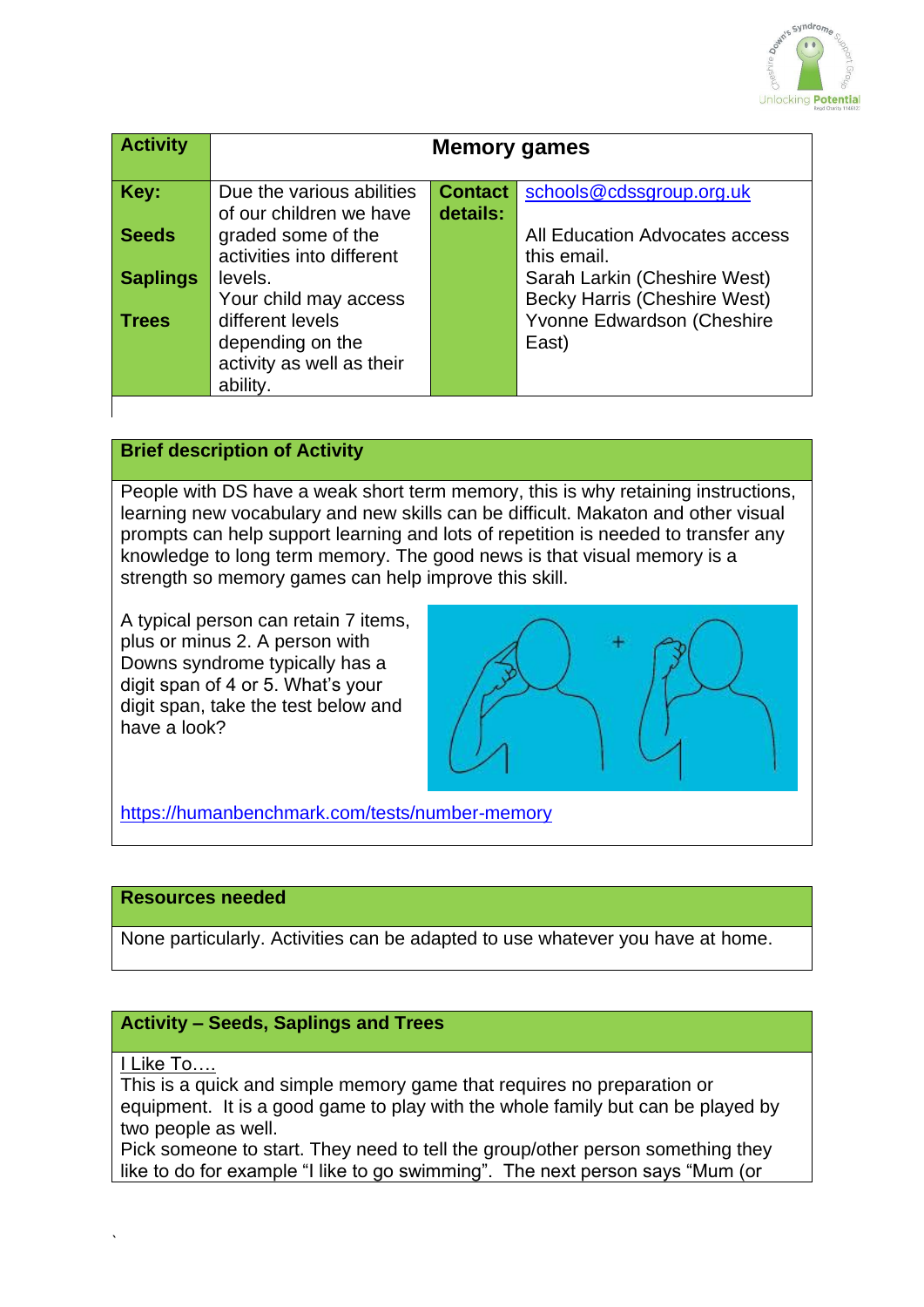

name of the person) likes to swim, I like to dance". This continues until everyone has had a go and then each person can add a second activity to what they like to do and the game continue, or it can be started again. If your child finds it tricky you can mime the activity to help them along. Older children may like to make up silly activities that they like to do to make it more humorous.

If this is too tricky for your child use an everyday scenario that is more familiar to your child such as 'In the morning I get up. In the morning I get up and I get dressed,…. I get up, get dressed, brush my teeth etc.

#### Picnic memory game

Using the attachment or a lunch box from home you could play 'in my lunch box today I have … you pick up one of the printed items or a real one and put it in the box, the person says in my lunchbox today I have an apple. The next person can then pick up another item, look at it and put it in the box and then close it. You will prompt them to say in my lunch box today I have an apple and a banana and so on. Signing the items may help a child to remember more items.

If your child cannot remember the sequence then let them look again at the items, remind your child of the sequence, shut the box and try again.

#### Simon Says

Traditional game that can be enjoyed by everyone in the family. If your child prefers it you can call it by the name of whoever is 'on' eg Daddy Says, Bella Says etc. The person who is on gives an instruction such as "Simon says touch your head". Everyone must follow the instruction unless the person doesn't say "Simon Says before the instruction".



#### The Tray Game

Find a selection of small interesting items that will fit on a tray (or use the Twinkl resource). Let your child look at the items on the tray then cover it with a tea towel. Take one item away and hide it behind you.

Can your child tell you what is missing from the tray when you take the tea towel away?

# Under the Cups

You will need an even number of paper cups for this game and pairs of small items or treats such as a mini chocolate bar, box of raisins, small world toys, counters, biscuit etc. Hide the treats under the cups in a random pattern. Ask your children to take it in turns to turn over two cups. If the treats underneath match each other they can claim their prize, otherwise the cups go back over the prizes and the next person has a go. To make the activity harder just increase or reduce the number of cups played with. You could also place a booby prize under two of the cups that has an instant forfeit underneath such as ten jumps on the spot.

Pairs

`